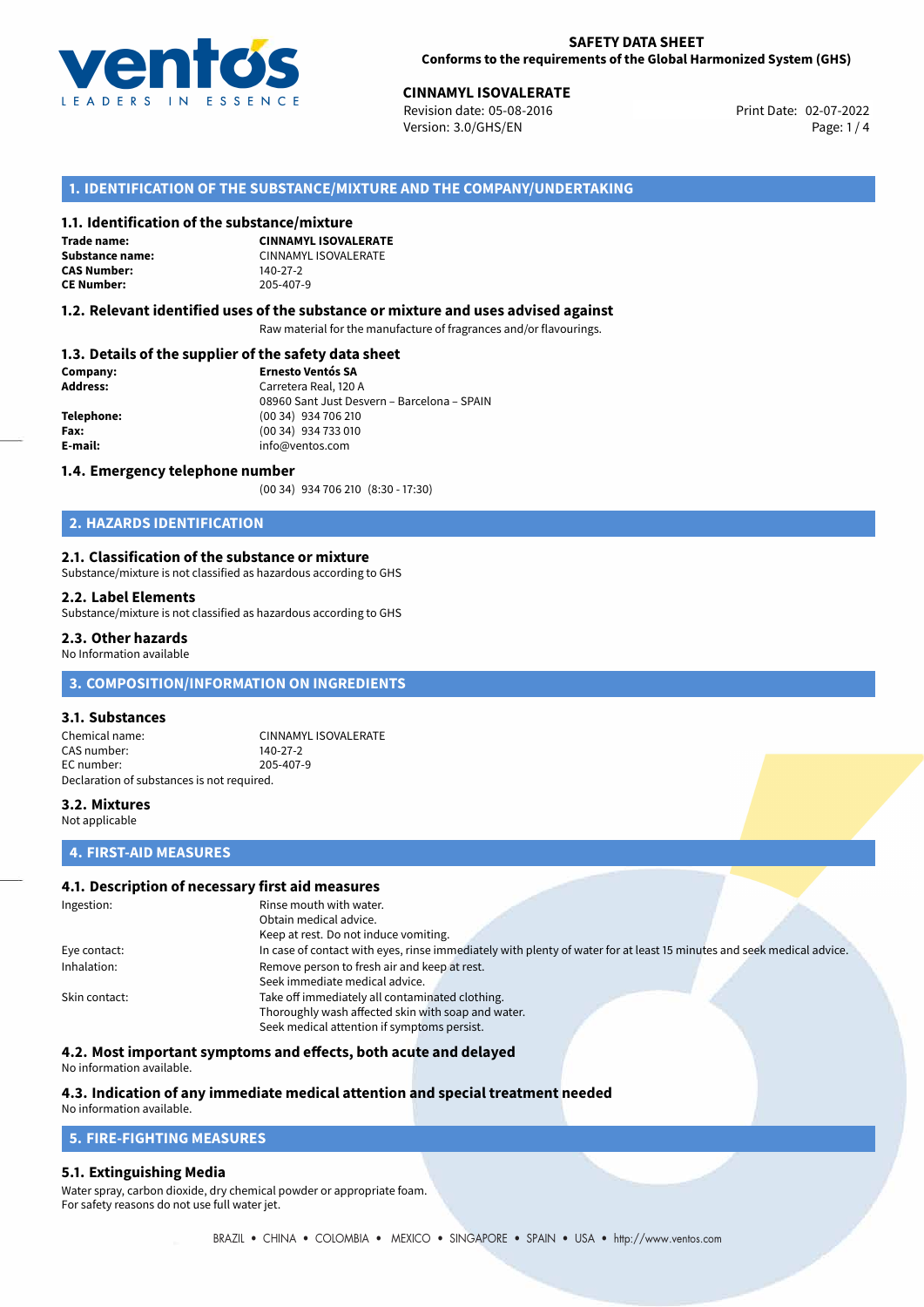

02-07-2022 **CINNAMYL ISOVALERATE** Revision date: 05-08-2016 Print Date: Version: 3.0/GHS/EN Page: 2 / 4

## **5.2. Special hazards arising from the substance or mixture**

Known or Anticipated Hazardous Products of Combustion: Emits toxic fumes under fire conditions.

#### **5.3. Advice for firefighters**

High temperatures can lead to high pressures inside closed containers. Avoid inhalation of vapors that are created. Use appropriate respiratory protection. Do not allow spillage of fire to be poured into drains or watercourses. Wear self-contained breathing apparatus and protective clothing.

## **6. ACCIDENTAL RELEASE MEASURES**

#### **6.1. Personal precautions, protective equipment and emergency procedures**

Evacuate surronding areas. Ensure adequate ventilation. Keep unnecessary and unprotected personnel from entering. Do not breathe vapor/spray. Avoid contact with skin and eyes. Information regarding personal protective measures: see section 8.

#### **6.2. Environmental precautions**

To avoid possible contamination of the environment, do not discharge into any drains, surface waters or groundwaters.

#### **6.3. Methods and materials for containment and cleaning up**

Cover with an inert, inorganic, non-combustible absorbent material (e.g. dry-lime, sand, soda ash). Place in covered containers using non-sparking tools and transport outdoors. Avoid open flames or sources of ignition (e.g. pilot lights on gas hot water heater). Ventilate area and wash spill site after material pickup is complete.

#### **6.4. Reference to other sections**

Information regarding exposure controls, personal protection and disposal considerations can be found in sections 8 and 13.

# **7. HANDLING AND STORAGE**

#### **7.1. Precautions for safe handling**

Do not store or handle this material near food or drinking water. Do not smoke. Avoid contact with the eyes, skin and clothing. Wear protective clothing and use glasses. Observe the rules of safety and hygiene at work. Keep in the original container or an alternative made from a compatible material.

#### **7.2. Conditions for safe storage, including any incompatibilities**

Store in tightly closed and preferably full containers in a cool, dry and ventilated area, protected from light. Keep away from sources of ignition (e.g. hot surfaces, sparks, flame and static discharges). Keep away from incompatible materials (see section 10).

#### **7.3. Specific end use(s)**

No information available.

## **8. EXPOSURE CONTROLS AND PERSONAL PROTECTION**

#### **8.1. Control parameters**

Components with occupational exposure limits: None known.

#### **8.2. Exposure controls**

Measures should be taken to prevent materials from being splashed into the body. Provide adequate ventilation, according to the conditions of use. Use a mechanical exhaust if required.

#### **8.3. Individual protection measures, such as personal protective equipment**

acceptable levels.

| Eye/Face protection:             | Chemical safety goggles are recommended. Wash contaminated goggles before reuse.                                      |  |  |  |  |
|----------------------------------|-----------------------------------------------------------------------------------------------------------------------|--|--|--|--|
| Hand Protection:                 | Chemical-resistant gloves are recommended. Wash contaminated gloves before reuse.                                     |  |  |  |  |
| Body protection:                 | Personal protective equipment for the body should be selected based on the task being performed and the risks         |  |  |  |  |
|                                  | involved.                                                                                                             |  |  |  |  |
| <b>Respiratory Protection:</b>   | In case of insufficient ventilation, use suitable respiratory equipment.                                              |  |  |  |  |
| Environmental exposure controls: | Emissions from ventilation or process equipment should be checked to ensure they comply with environmental            |  |  |  |  |
|                                  | protection legislation.                                                                                               |  |  |  |  |
|                                  | In some cases, filters or engineering modifications to the process equipment will be necessary to reduce emissions to |  |  |  |  |
|                                  |                                                                                                                       |  |  |  |  |

# **9. PHYSICAL AND CHEMICAL PROPERTIES**

#### **9.1. Information on basic physical and chemical properties**

Appearance: Liquid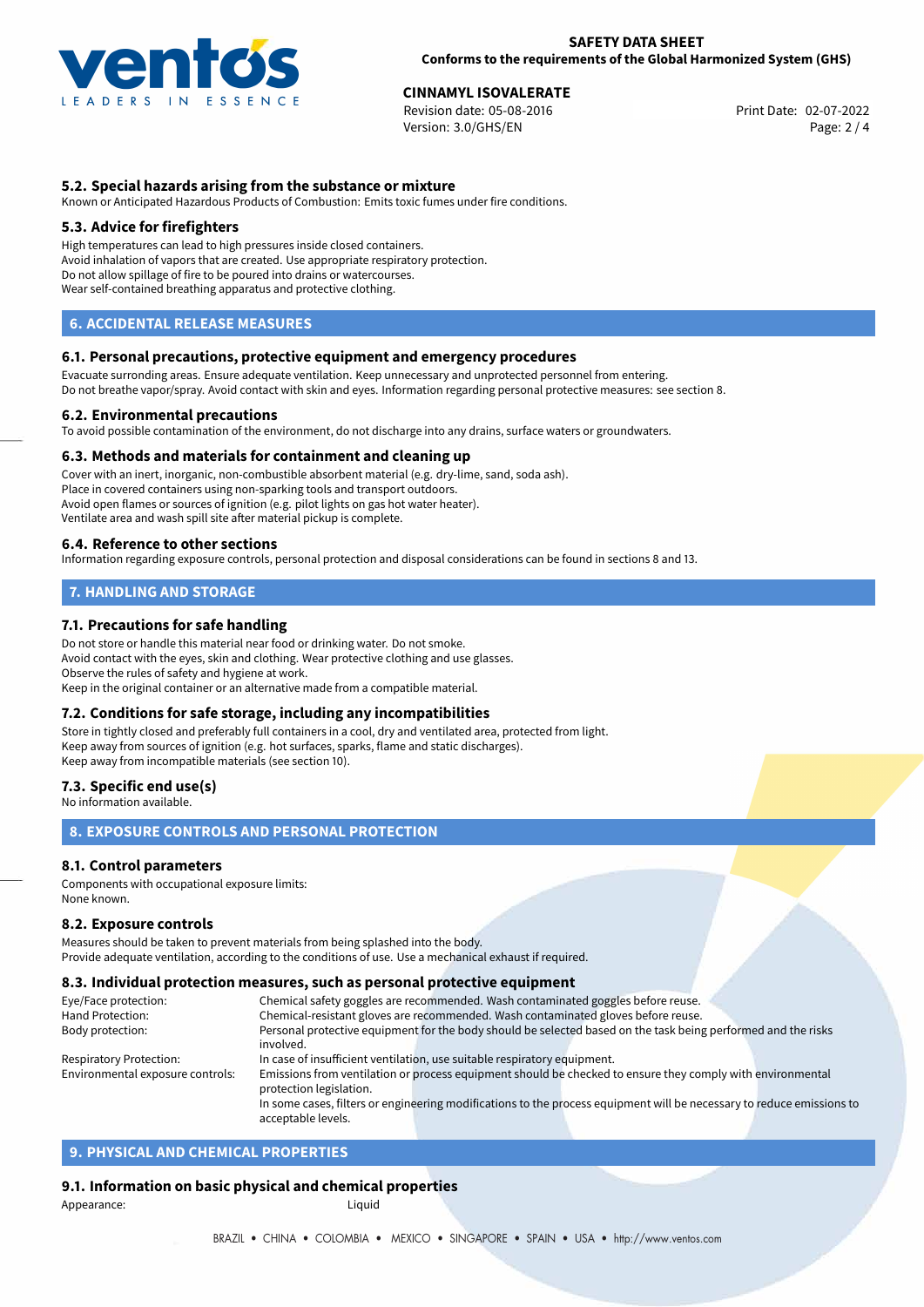

02-07-2022 **CINNAMYL ISOVALERATE** Revision date: 05-08-2016 Print Date: Version: 3.0/GHS/EN Page: 3 / 4

Colour: Conforms to standard Odour: Conforms to standard Odour theshold: Not determined pH: Not determined Melting point/freezing point: Not determined Boling point/boiling range: 315 Flash point: 110 °C Evaporation rate: Not determined Flammability: Not determined Lower flammability/Explosive limit: Not determined Upper flammability/Explosive limit: Not determined Vapour pressure: 0,00026 mm Hg (25°C) Vapour Density: Not determined Density: 0,987−0,997 g/mL (20°C)<br>Relative density: 0,987−0,997 (20°C) Relative density: 0,987−0,997 (20°C)<br>Water solubility: 0,987−0,997 (20°C) Solubility in other solvents: Not determined Partition coefficient n-octanol/water: Not determined Auto-ignition temperature: Not determined Decomposition temperature: Not determined Viscosity, dynamic: Not determined Viscosity, kinematic: Not determined Explosive properties: Not determined Oxidising properties: Not determined

# **INSOLUBLE IN WATER**

## **10. STABILITY AND REACTIVITY**

#### **10.1. Reactivity**

No hazardous reactions if stored and handled as prescribed/indicated.

#### **10.2. Chemical stability**

The product is stable if stored and handled as prescribed/indicated.

#### **10.3. Possibility of hazardous reactions**

No hazardous reactions if stored and handled as prescribed/indicated.

#### **10.4. Conditions to Avoid**

Conditions to Avoid: Excessive heat, flame or other ignition sources.

#### **10.5. Incompatible materials**

Avoid contact with strong acids and bases and oxidizing agents.

#### **10.6. Hazardous decomposition products**

During combustion may form carbon monoxide and unidentified organic compounds.

# **11. TOXICOLOGICAL INFORMATION**

| <b>Acute toxicity</b>             | Based on the data available, the criteria for classification are not met. |
|-----------------------------------|---------------------------------------------------------------------------|
| <b>Skin corrosion/irritation</b>  | Based on the data available, the criteria for classification are not met. |
| Serious eye damage/irritation     | Based on the data available, the criteria for classification are not met. |
| Respiratory or skin sensitisation | Based on the data available, the criteria for classification are not met. |
| <b>Germ cell mutagenicity</b>     | Based on the data available, the criteria for classification are not met. |
| Carcinogenicity                   | Based on the data available, the criteria for classification are not met. |
| <b>Reproductive toxicity</b>      | Based on the data available, the criteria for classification are not met. |
| <b>STOT-single exposure</b>       | Based on the data available, the criteria for classification are not met. |
| <b>STOT-repeated exposure</b>     | Based on the data available, the criteria for classification are not met. |
| <b>Aspiration hazard</b>          | Based on the data available, the criteria for classification are not met. |
|                                   |                                                                           |